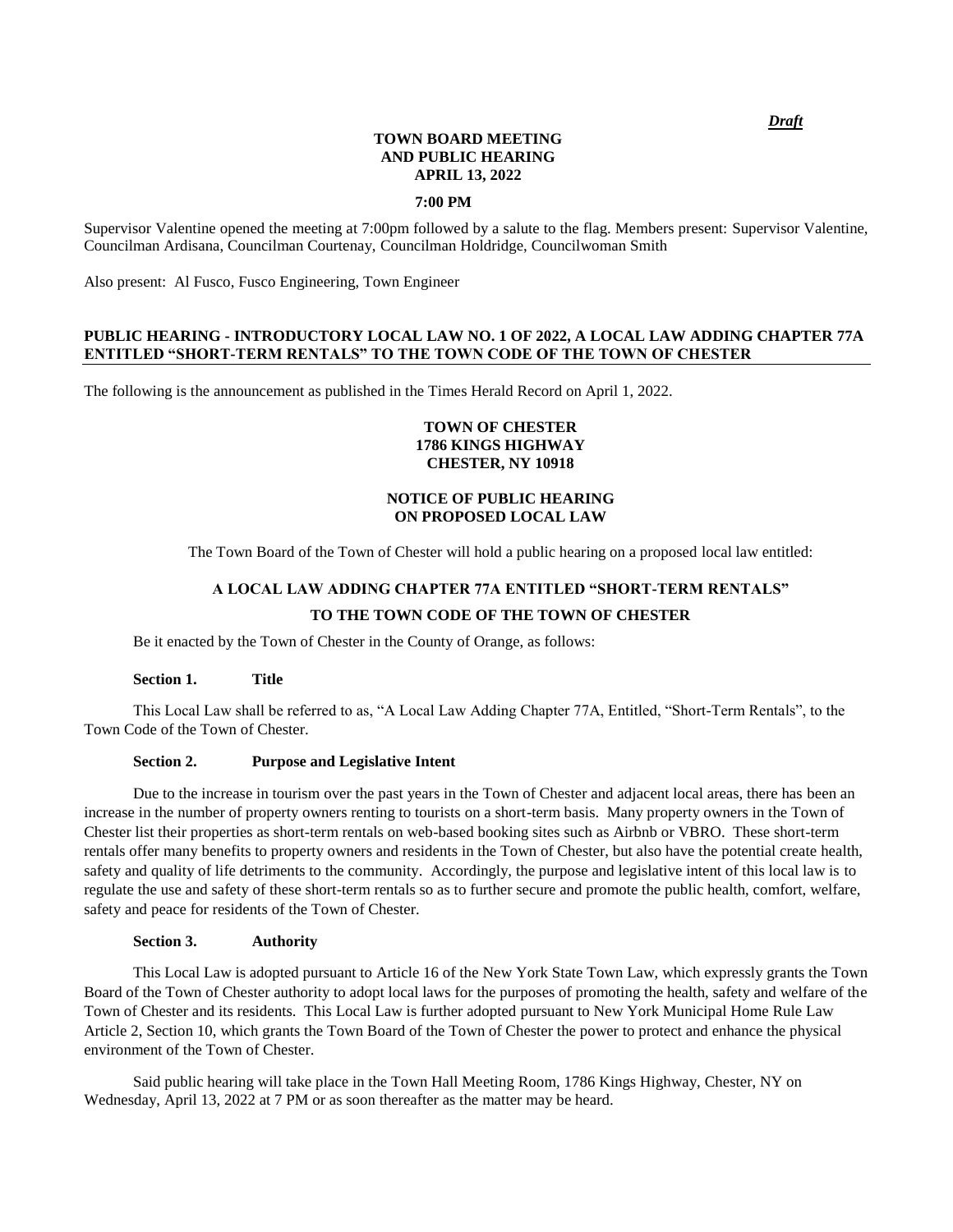All persons interested in the subject matter may appear in person or by agent. All written communications should be addressed to the Board at the above address.

#### **BY ORDER OF THE TOWN BOARD TOWN OF CHESTER**

**LINDA A. ZAPPALA, TOWN CLERK**  Dated: March 24, 2022

**ON A MOTION OFFERED BY** Councilwoman Smith and second by Councilman Courtenay to open the Public Hearing at 7:01pm on the matter of Introductory Local Law No. 1 Of 2022, A Local Law Adding Chapter 77a Entitled "Short-Term Rentals" To The Town Code Of The Town Of Chester.

## **VOTE: AYES (5): VALENTINE, ARDISANA, COURTENAY, HOLDRIDGE, SMITH ADOPTED**

Tracy Shuh, 94 Pickerel Road, said she is not against the law, although she noted it would reduce housing for vested residents. She added that change is inevitable and the Town needs to take protective measures. She had concerns regarding property maintenance and changing dynamics. She said the situation needs to be monitored and adjust the code timely and as needed.

Howard Cohen, 23 Booth Road asked for clarification since he thought the law was unclear. The Building Inspector explained the law allows owner-occupied residences to rent a portion of the residence for a maximum time of 29 days, as long term tenants are defined as 30 days or more. He said if the property is then rented to the same person it would create a long-term rental. He asked about a mother-in-law clause.

Tom Becker, 163 Lehigh Ave., expressed concern about property line identification and the possibility of exceeding the occupancy of the house and creating more waste.

**ON A MOTION OFFERED BY** Councilwoman Smith and second by Councilman Courtenay to close the Public Hearing at 7:10pm, there being no further comments.

#### **VOTE: AYES (5): VALENTINE, ARDISANA, COURTENAY, HOLDRIDGE, SMITH ADOPTED**

## **PUBLIC COMMENTS**

Kat Parrella, Sugar Loaf business owner for the past 7 years, spoke on the Sugar Loaf Square Zoning change request. She said the applicant's comments at the Planning Board meeting didn't pass the litmus test. She thanked the Board for the changes made to the Comprehensive Plan to protect Sugar Loaf. She commented that 56 unit, multi-story town homes have no place there. She asked the Board to continue to steward and protect Sugar Loaf.

Tracy Shuh, 94 Pickerel Road, commented that she appreciates the public comments section at the start of the meeting but also advocates it to be added to the end. She announced the upcoming quarterly meeting of the Moodna Creek Council via zoom at 10am on April 28, 2022.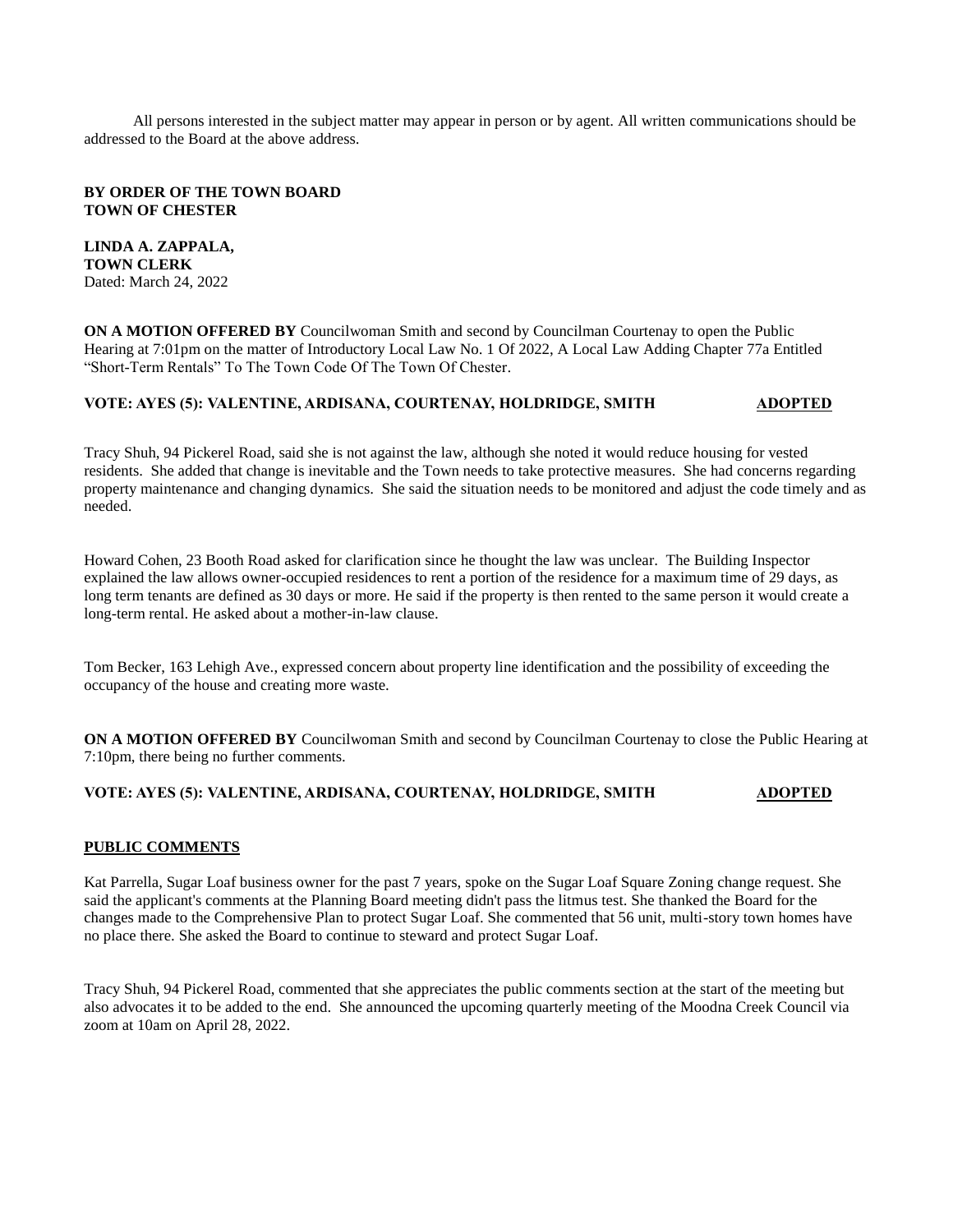Ed Lynch, 27 Creamery Pond Road, commented that Sugar Loaf needs further commercial improvements, but opined that an apartment complex is alien to the area. He appreciates the Board's focus on smart grown but the representative's comment that the owner hasn't made money in 23 years has no relevance to the change request.

Richard Logothetis, 1405 Kings Highway, Sugar Loaf, had traced the history of 7 properties over the past 40 years and found none had been vacant or unused, so he questions the inability of Sugar Loaf Square to make a living there.

Gary Huntzburger, Sugar Loaf Chamber of Commerce, commented that the emotions of the citizens of the hamlet weight heavily. He said he has reviewed the forms submitted to the Planning Board and have found inaccuracies, so a long-term SEQRA will be asked for. He added that the current owners of the buildings are not residents of the area.

Ed Mullins stated that while encouraging affordable housing, he thought this was the right project in the wrong place as it would bring excessive traffic to the area.

Nikki Gawronski, 4 Pewter Circle, commented that the added traffic from this project will only hamper the walk-ability of the hamlet.

From: Lydia Cuadros [mailto:lydiacuadros@optonline.net]

Sent: Monday, April 11, 2022 12:13 PM

To: Antonio Ardisana <aardisana@thetownofchester.org>; Brandon Holdridge <bholdridge@thetownofchester.org>; Cindy Smith <csmith@thetownofchester.org>; Linda Zappala <lzappala@thetownofchester.org>; Robert Courtenay <rcourtenay@thetownofchester.org>; Robert Valentine <rvalentine@thetownofchester.org>; Thomas Becker <tbecker@thetownofchester.org>

Cc: David Donovan <David.Donovan@DDDLLPLaw.Com>; Don Serotta <dserotta@thetownofchester.org>; Dot Wierzbicki <dwierzbicki@thetownofchester.org>; Jackie Elfers <jelfers@thetownofchester.org>; Jon Gifford <jgifford@thetownofchester.org>; Justin Brigandi <jbrigandi@thetownofchester.org>; Larry Dysinger <ldysinger@thetownofchester.org>; Melissa Foote <mfoote@thetownofchester.org>; Mark Roberson <mroberson@thetownofchester.org>

Subject: Wood Road in Aquifer & Wellhead Protection area as noted in Comprehensive Plan

Dear Town of Chester Board and Planning Board,

The proposed 56 unit townhouse/condo development on 62 Wood Road is not allowed according to the existing Town of Chester Zoning Code. Wood Road is located in SR2 zoning according to the town of Chester Zoning Map. Only single family residences are allowed in Sugar Loaf, two family residences require Planning Board review. Why would you even consider putting in a 56 unit townhouse development? I don't understand why the Planning Board could not deny this application. Can someone explain this to me? This developer was told to go before the Town Board to obtain a "special use permit."

I am asking the Town Board to please deny this application.

According to the Town of Chester Comprehensive Plan, Wood Road is in an Aquifer & Wellhead Protection area, 1500 foot radius protection boundary…… why wouldn't this be enough of a reason to deny the townhouse/condo development? As you are well aware, the Sugar Loaf Water District is already in disrepair. It is only functioning with one good well, adding this multi-unit development would put a huge strain on the existing water supply.

## **ARTEMIS HILL FARM PRESENTATION**

Daniella Nastasi addressed the Board on the 30% increase in suicide since the COVID pandemic and how she became involved with her organization following her own brother's suicide. Her organization helps people with mental health issues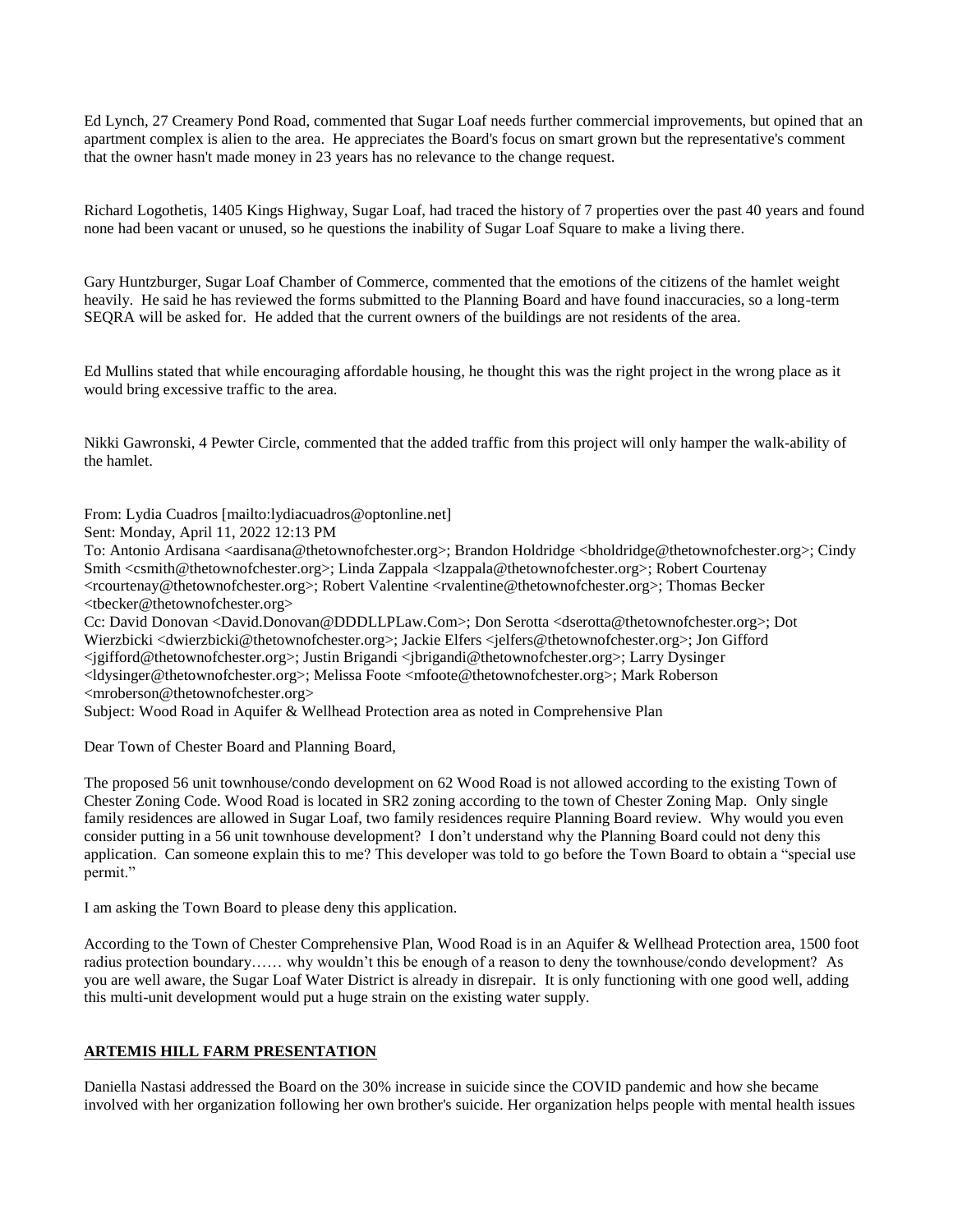by partnering them with horses from her sanctuary. She announced the upcoming suicide foundation fundraiser to be held on May 21, 2022 at 6pm on her farm at 154 Hambletonian Road.

## **AUDIT OF CLAIMS**

**ON A MOTION OFFERED BY** Councilwoman Smith and second by Councilman Ardisana to approve the payment of claims in the following accounts.

| <b>GENERAL FUND</b>        |              | \$205,208.73 |
|----------------------------|--------------|--------------|
| <b>GENERAL - PART TOWN</b> |              | 73,919.19    |
| HIGHWAY – TOWN WIDE        |              | 136,956.24   |
| HIGHWAY – OUTSIDE          |              | 4,046.19     |
| FIELDCREST WATER           |              | 4,749.01     |
| LAKE HILL FARMS WATER      |              | 6,040.92     |
| SUGAR LOAF HILLS WATER     |              | 3,411.06     |
| SURREY MEADOWS WATER       |              | 3,284.17     |
| WALTON LAKE WATER          |              | 26,104.81    |
| TRUST AND AGENCY           |              | 14,681.28    |
| GARBAGE                    |              | 92,252.54    |
|                            | <b>TOTAL</b> | \$570,654.14 |

## **VOTE: AYES (4) VALENTINE, ARDISANA, COURTENAY, SMITH ABSTAINED (1) HOLDRIDGE ADOPTED**

#### **ACCPETANCE OF MINUTES**

**ON A MOTION OFFERED BY** Councilwoman Smith and second by Councilman Holdridge to accept the Minutes of the March 23, 2022 Town Board Meeting as presented by Town Clerk Zappala.

#### **VOTE: AYES (5) VALENTINE, ARDISANA, COURTENAY, HOLDRIDGE, SMITH ADOPTED**

## **KUBOTA SVL-75-2HFWC TRACTOR FINANCE**

**ON A MOTION OFFERED BY** Councilwoman Smith and second by Councilman Courtenay to approve the financing of the Kubota SVL-75-HFWC Tractor for 4 years in the annual amount of \$22,898.09 and allow the Supervisor to sign same.

## **VOTE: AYES (5) VALENTINE, ARDISANA, COURTENAY, HOLDRIDGE, SMITH ADOPTED**

#### **WATER PLANT LIGHTING APPROVAL**

Water Administrator Becker provided the Town Board with one quote in the average amount of \$2,000-\$2,600 per district. The matter was tabled awaiting an additional quote.

#### **SUGAR LOAF HILLS WATER DISTRICT WELL IMPROVEMENTS**

Water Administrator Becker explained that since the P-PHOS test results were good, the next step to develop the e-coli well to possibly eliminate the E-coli would require the removal of the 32 ft., 6-inch casing and re-drill the well and install 8-inch casing. Anything more than 75gpm would require DEC water taking perming. This work would require a bid process.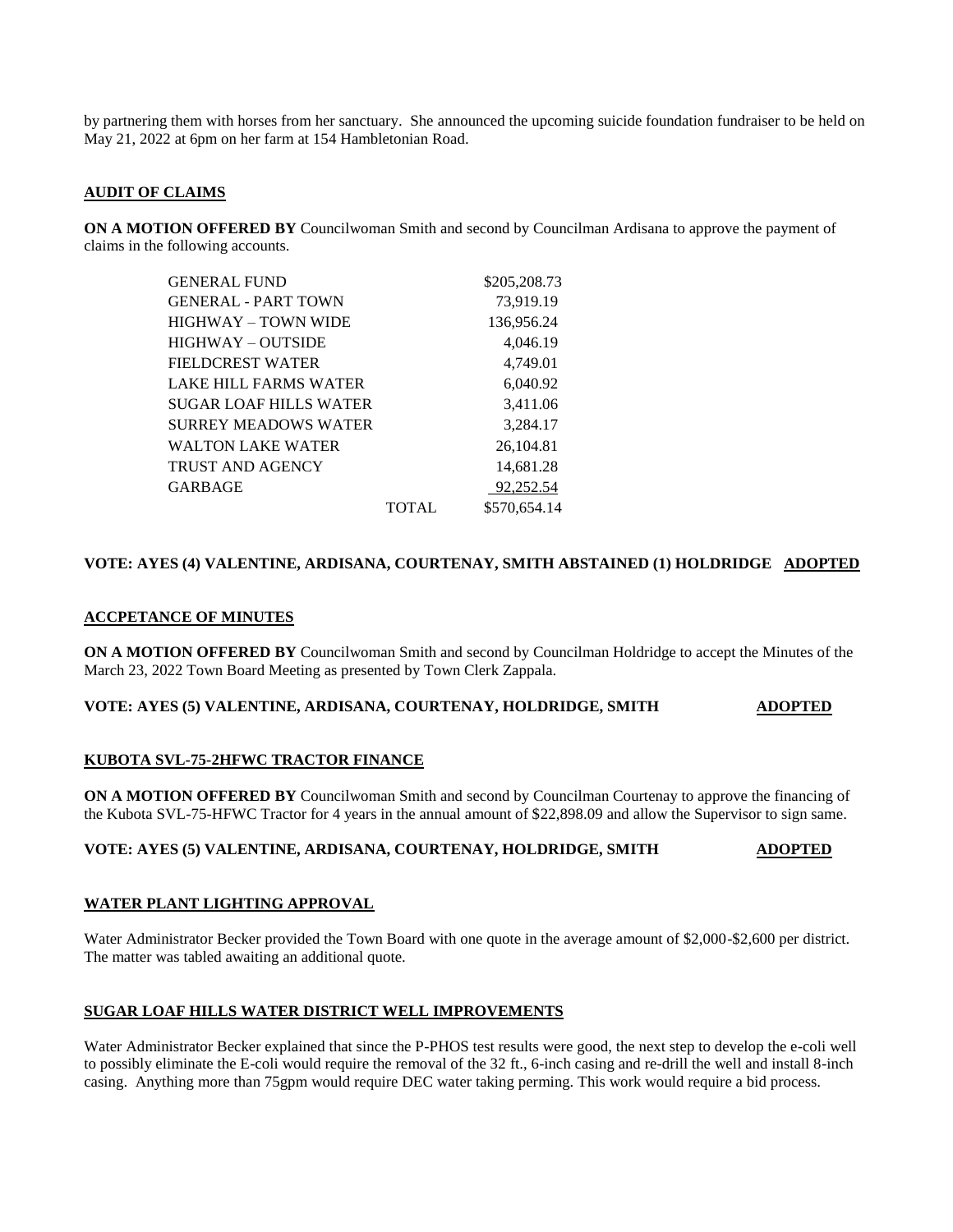**ON A MOTION OFFERED BY** Councilwoman Smith and second by Councilman Ardisana to approve the evaluation work by WSP at a cost of \$3,600.

**VOTE: AYES (5) VALENTINE, ARDISANA, COURTENAY, HOLDRIDGE, SMITH ADOPTED**

## **CDBG GRANT 2022 – PROJECT NO. CH-204**

**ON A MOTION OFFERED BY** Councilwoman Smith and second by Councilman Courtenay to authorize the request for bids for the grant approved work at the Sugar Loaf Performing Arts Center to include paving, ramp and ADA doors.

## **VOTE: AYES (5) VALENTINE, ARDISANA, COURTENAY, HOLDRIDGE, SMITH ADOPTED**

## **PITNEY BOWES MAIL METER**

**ON A MOTION OFFERED BY** Councilwoman Smith and second by Councilman Courtenay to approve the upgraded Pitney Bowes mail meter to be in compliance with the Postal Service, at an increase cost of \$5.55 p/quarter and allow Supervisor Valentine to sign the contract.

## **VOTE: AYES (5) VALENTINE, ARDISANA, COURTENAY, HOLDRIDGE, SMITH ADOPTED**

## **FY 2023 CONGRESSIONAL APPROPRIATIONS OVERVIEW GRANT**

**ON A MOTION OFFERED BY** Councilwoman Smith and second by Councilman Holdridge authorization to proceed with the Emergency Generator Grant under FY 2023 Congressional Appropriations Overview.

#### **VOTE: AYES (5) VALENTINE, ARDISANA, COURTENAY, HOLDRIDGE, SMITH ADOPTED**

## **NOISE ORDINANCE DISCUSSION**

Supervisor Valentine added this discussion to the agenda because of the requests for changes. Councilman Holdridge commented that he has received feedback from residents that the ordinance should have more restrictions with commercial zone properties and the added lower decibel levels to enhance residential areas. He said Larry Dysinger's suggestions deserve merit. It was Councilman Courtenay's opinion that singling out businesses for noise control will produce legal issues and that we should thread lightly here. In 2021, he reported a total of 76 noise complaints, all of which were resolved or unfounded. Of these, 13% were reported against Camp Monroe, 11% for disputes. Others included loud noise from parties, Tin Barn, and barking dogs. Supervisor Valentine commented that the issues at Camp Monroe is what initiated the local law last year and any changes to it should be considered over time. He added, that to be a good neighbor, Tin Barn will be installing noise meters and a sound barrier. Councilman Holdridge opined that changes are sensible and will match other Towns. Supervisor Valentine said that working the issues out with neighbors should be the first course. Councilman Courtenay added that Tin Barn's action shows their willingness to be proactive with regard to the issue and doubted whether changing the law would have any impact on compliance.

## **SUGAR LOAF SQUARE PERMITTED USE REQUEST**

He asked for the Board's consensus. Councilman Courtenay said he has no interest in changing the zoning. Councilwoman Smith said she didn't think a three story building fit in Sugar Loaf. Councilman Ardisana refuses to see this change as the traffic in the area is ridiculous. Councilman Holdridge agreed with the Board's sentiments as he said it doesn't belong. Supervisor Valentine commented that although, not against mixed use in the hamlet, he believed the project is too big, too tall and over-bearing. He said some commercial and foot traffic there would be helpful.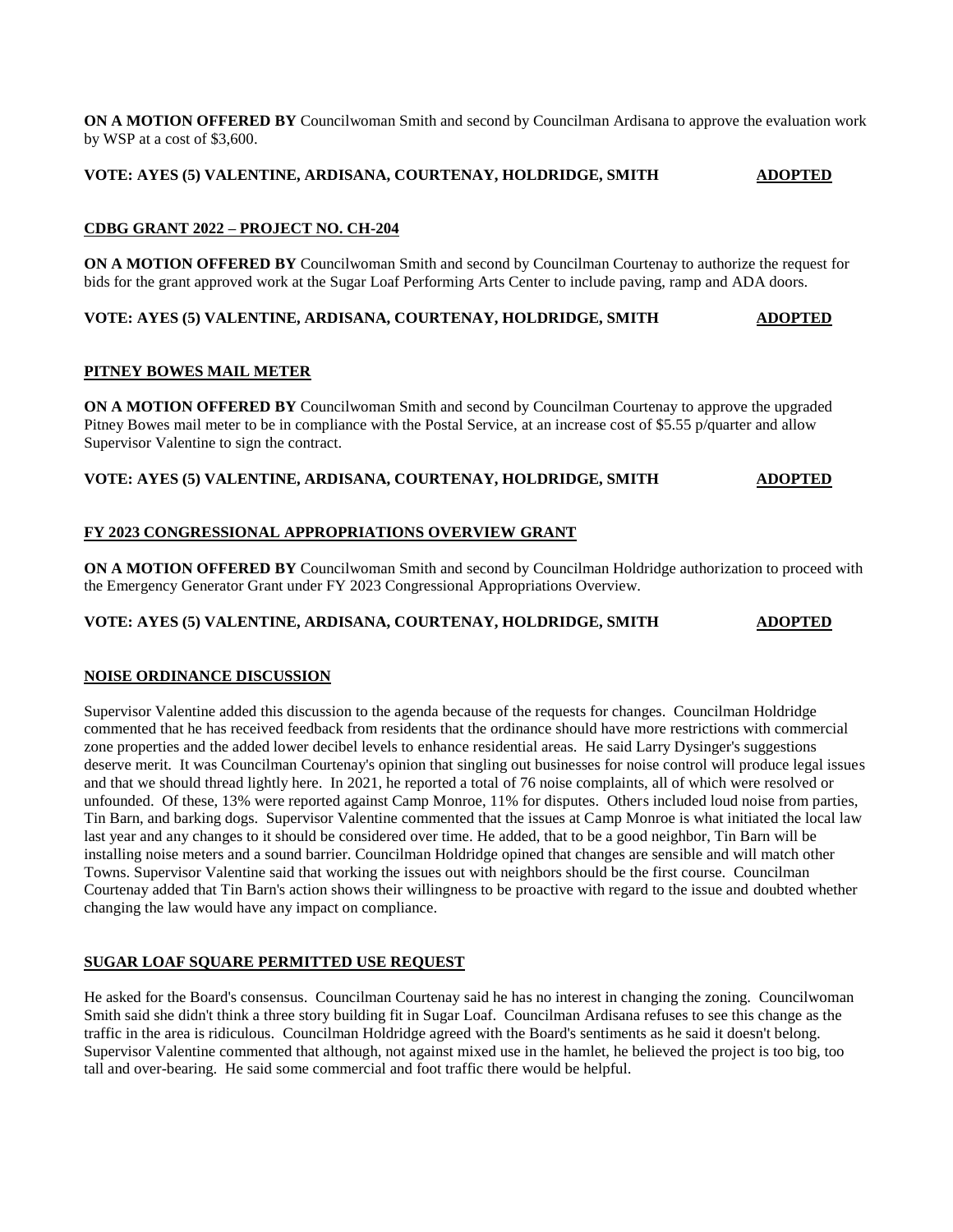## **GRANT UPDATES**

Councilman Holdridge requested feedback for the cyber security grant application. He is also looking into possible grant applications for farmland protection with the Village, CDBG, tree grant, watershed protection, firehouse substation, baseball equipment grant, Lowe's hometown grant for playground equipment and EV charging station grant which the Supervisor will be moving forward. He thanked Al Fusco for his quick response on the generator grant.

## **EDUCATION REQUESTS**

**ON A MOTION OFFERED BY** Councilwoman Smith and second by Councilman Holdridge to approve the attendance of Tanya McPhee to the PERMA conference on May 26-27, 2022 at no cost.

## **VOTE: AYES (5) VALENTINE, ARDISANA, COURTENAY, HOLDRIDGE, SMITH ADOPTED**

## **REPORTS**

Water Administrator Becker reported to the Board.

At Walton Lake Estates he has gathered all of the information from the work done so far and past history from other wells drilled on the property owned by the Town. He has discussed with Tom Cusack and reached out to the OCHD to propose another drill site close to the well that was drilled that will produce 60-GPM. The OCHD will allow us to encroach into the residential properties along Juniper Lane with part of our 200-foot protection zone around the well. By doing this we can drill directly on-top of a secondary fracture. We have exhausted almost every possibility to find water on this Town owned property. Funding evaluation is to be completed to determine options. He has reached out to another hydrogeologist to review all of the information that we have on Walton Lake Estates Water District. He has suggested a comprehensive review of all of the Towns water districts, Town owned properties and areas of the town that could potentially yield water for the future. This is something that the Town would have to do in part if we need a DEC water taking permit at the Sugar Loaf Water District. He had recently done a review for the Town of Woodbury and they are currently using the information developed to establish new sources of water for their Town. Approximate cost of \$35,000 could be considered for next year to develop potential locations to be considered for future needs. This review could serve as a guide for the Town for PDR purchases in the future that could yield a future water supply.

Supervisor Valentine read from the following reports which are included in their entirety.

#### Engineer's Development Report

Greens at Chester: SWPPP systems adequate working on silt fence. Cappelli Sports (Primo Sports): SWPPP working well. Sugar Loaf PAC: getting drawings and specs ready for ADA. PAC Playground: doing field work, prepared estimate. Will reevaluate the estimate based on the Towns input. Dog Park: started field work. Working on water systems regarding improvements and grant possibilities. Working on MS4 annual report Senior Center – prepared specification for generator.

#### Water Department – March 2022

The water department processed and distributed 6,317,871 gallons of water for the month of March. The districts daily average ranged from 401 gallons to 75,000 gallons. The monthly breakdown is:

Lake Hill Farms- 2,338,000 gal. Sugar Loaf- 1,470,500 gal. Surrey Meadows-1,262,300 gal.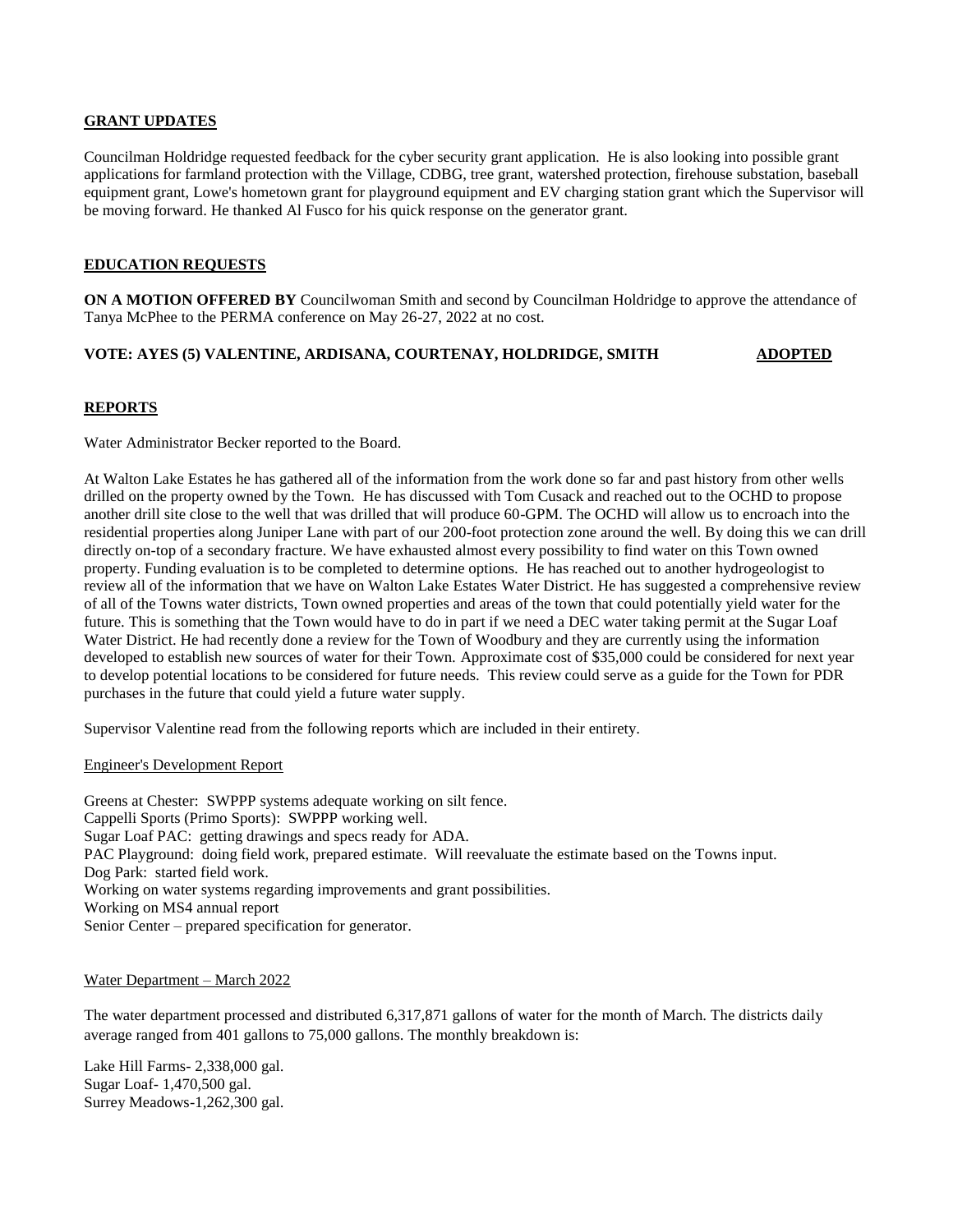Walton Lake Estates- 1,082,500 gal. Fieldcrest- 152,143 gal. (Distribution only) Town Hall- 12,428 gal.

Distribution sampling by us as well as random sampling by Orange County DOH showed adequate disinfection levels and tested negative for any signs of bacteria.

Monthly DOH 360 forms and test results for February were submitted on 3/2/21.

Laboratory testing dates were the 2nd and the  $16<sup>th</sup>$ .

Bi-Annual meter reading conducted at all districts from the  $7<sup>th</sup>$  through the  $15<sup>th</sup>$ .

Meter repairs, re-reads, and replacements ran through the  $21^{st}$ .

Chris Cocks took final for Grade D License at the county building on the 22nd

John Mardula took final for Grade IIB License at the county building on the 30<sup>th</sup>

Chemicals Delivered at Walton Lake on the 24<sup>th</sup>

Other Business:

Walton Lake Estates was quiet with routine operations and maintenance. Claverack came in to drill for possible back well at the new site on the  $17<sup>th</sup>$  and  $18<sup>th</sup>$ , no luck only 10gpm. Well yield is still dropping and is down to 39gpm. Replaced broken Toilet and leaking Sink at plant with new ones. Also fixed the eye wash station to work properly now.

Sugar Loaf was quiet with normal operation and maintenance. Highway came and put milling in for new parking lot and walking path to pump house  $21<sup>st</sup>$  and  $22<sup>nd</sup>$ . Fixed the fence and gate so opens better on the  $25<sup>th</sup>$  Did a PFAS and PFOS test on the backup well on the  $17<sup>th</sup>$ .

Surrey Meadows was mostly quiet with normal operation and maintenance.

Lake Hill Farms was quiet with routine operations and maintenance.

Fieldcrest was mostly quiet with normal operation and maintenance.

#### Police Department – March 2022

During the month of March, the Town of Chester Police Department remained active in the community. We continued to take a proactive stance towards detecting crime and enforcing the laws, while maintaining our overall objective of community commitment. In March, the police department responded to 229 calls for service. Officers patrolled for 14,784 miles during the month. A breakdown of the criminal and non-criminal activity forthe month isincluded below:

## CRIMINAL ACTIVITY

The Town of Chester Police Department made 6 arrests during the month. A summary of the arrests is as follows:

- 4 charged with Suspended Driver License misdemeanors
- 1 charged with Criminal Contempt in the second degree
- 1 charged with Harassment in the second degree

*Please refer to Attachment A for complete details.*

#### NON-CRIMINAL ACTIVITY

In addition to the arrests listed above, officers also responded to other calls for service. A summary of those calls for service is asfollows: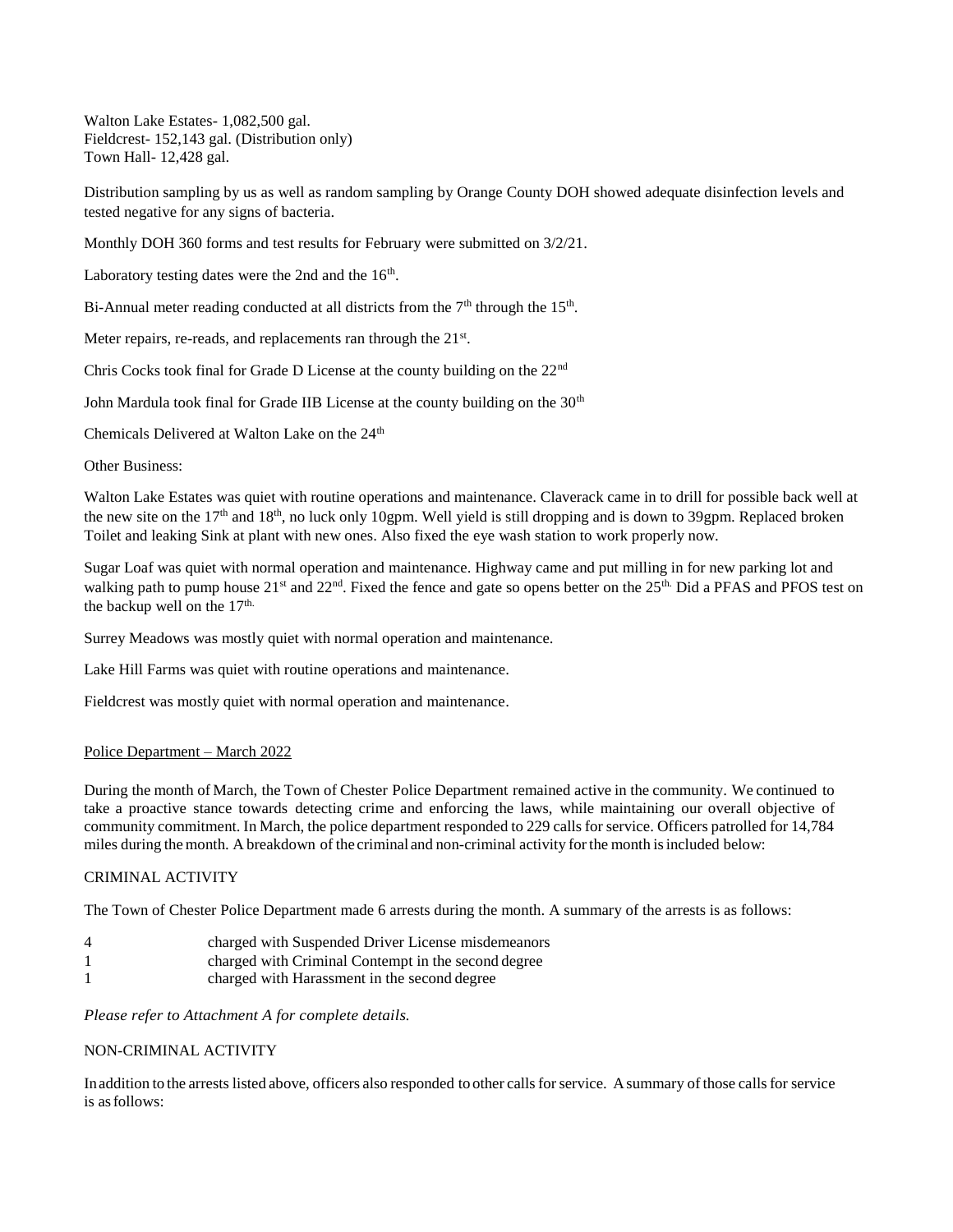| 24            | medical calls                                              |
|---------------|------------------------------------------------------------|
| 22            | residential, commercial and automatic fire alarms          |
| 15            | animal complaints                                          |
| 9             | reports of suspicious conditions, people and/or vehicles   |
| 7             | domestic disputes, family court matters and other disputes |
| 2             | motor vehicle crashes with injuries                        |
| 7             | motor vehicle crashes without injuries                     |
| $\mathcal{F}$ | motor vehicle crashes involving deer                       |
|               |                                                            |

Officers also issued 75 uniform traffic tickets during the month.

## SEX OFFENDERS

There were no changes to the sex offender registrations for our residents in March.

| <b>LEVEL</b> | <b>BEGINNING OF MONTH</b> | <b>END OF MONTH</b> |
|--------------|---------------------------|---------------------|
|              |                           |                     |
|              |                           |                     |
|              |                           |                     |
| <b>TOTAL</b> |                           |                     |

## COMMUNITY POLICING

During the month, Town of Chester police officers assisted members of the community in many ways. Some of the community policing activity is listed below.

Officers completed 7 house security checks and 1337 business security checks.

There were two child safety checks/installations completed in March. Sergeant Dugan and Officers Bird, Weinstein, and Stack continue to remain available for child passenger safety seat checks and installations.

that their Spring Festival is tentatively planned for May 14<sup>th</sup> and 15<sup>th</sup> Officer Santosky-Wright made contact a representative from the Sugar Loaf Chamber of Commerce who advised

Officers Chambers and Calderone continued visiting stores and meeting with businesses in the town to update our contact info as needed and added missing or new businesses as necessary.

Officer Dunlop maintained contact with a representative from the Bellvale Bruderhof Community and discussed handicap park requirements at one of their buildings.

#### TRAINING

Orange County Department of Social Services in our training room on March 23"' and 24<sup>th</sup> Officer Bird assisted as an instructor on a Child Safety Seat familiarization class taught for employees of the

Officer Santosky-Wright and Chief Doellinger attended the Recognizing the Cannabis Impaired Driver course in Goshen on March 29<sup>th</sup>. Because of his status as a current Standardized Field Sobriety Testing instructor, Chief Doellinger is now state-certified to teach this class also.

Administrative Sgt. Vitale attended the Law Enforcement Accreditation Program Manager course in Dutchess County on March  $30^{\text{th}}$ .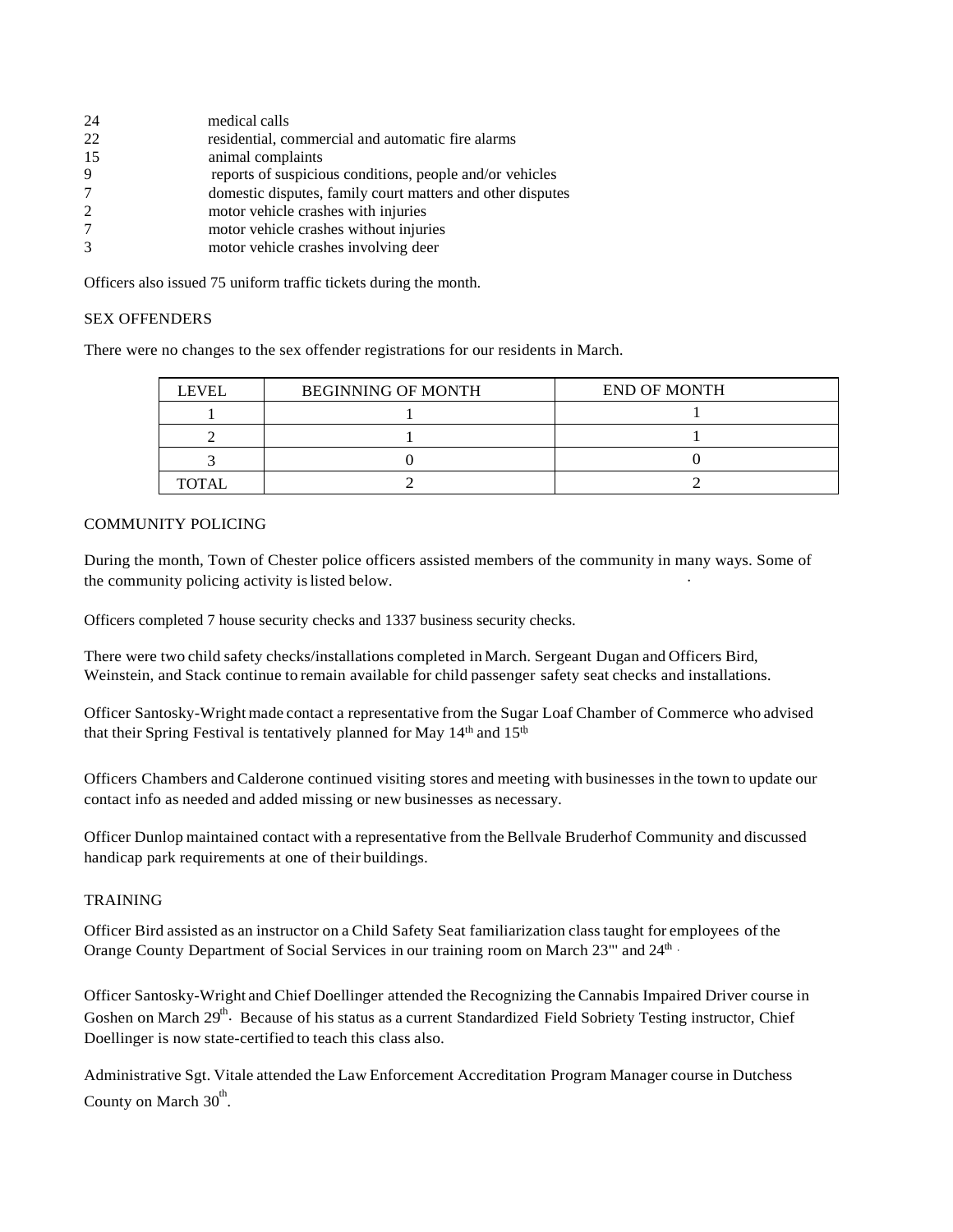Monthly training was held on March  $8^{\text{th}}$  in our training room. All officers were in attendance except PO Santosky-Wright (sick) and PO Stenta. The training topics were Disorder Control and the OC spray, handcuffing and baton annual refreshers.

#### MISCELLANEOUS

Commercial vehicle enforcement details were held on March  $4^{\text{th}}$  and  $18^{\text{th}}$  in conjunction with the NYS Department of Transportation. Twenty vehicles were inspected and four unsafe vehicles were taken out of service with major violations.

Officers assisted the SRO and school administration with a shelter in place drill and K9 walkthrough at the Chester Academy on March 8<sup>th</sup>.

Part-time Officer Antonio Stenta resigned in March.

## SCHEDULING

There were 134.5 hours of overtime paid in March.

Part-time police officers were used for 167.5 hours of patrol coverage (166.5 regular hours and 1 overtime hour).

| <b>Shift Coverage</b>                        | 68.5  |
|----------------------------------------------|-------|
| Departmental Monthly Training                | 23.25 |
| Investigations                               | 13.25 |
| <b>Stop DWI Patrols</b>                      | 11    |
| <b>Commercial Vehicle Enforcement Detail</b> | 8     |
| Town Court Security Details                  | 3.5   |
| Applicant Interviews                         | 3     |
| Late Calls/Arrests                           | 2.25  |
| School Resource Officer                      | 1.25  |
| Vehicle Mechanical Failure                   | 0.5   |

## ARRESTS - MARCH 2022

| Date         | Age | Sex. | Hometown         | <b>Offenses</b>                                                                        |
|--------------|-----|------|------------------|----------------------------------------------------------------------------------------|
| 3/2/2022     | 26  | F    | Monroe, NY       | PL 240.26 01 HARASSMENT-2ND:PHYSICAL CNTACT                                            |
| 3/4/2022     | 46  | М    | Wilkes Barre, PA | VTL 051101 AGGRAVATED UNLIC OPER MV-3RD                                                |
| 3/12/2022    | -41 | M    | Chester, NY      | PL 215.50 03 CRIM CONTEMPT-2ND:DISOBEY CRT                                             |
| 3/23/2022 32 |     | F    | Wurtsboro, NY    | VTL051102A4 AGGUNLIC OPER-2ND:3>SUSPENSNS<br>VTL 051101A AGGRAVATED UNLIC OPER VEH-3RD |
| 3/25/2022    | -39 | М    | New City, NY     | VTL 051101A AGGRAVATED UNLIC OPER VEH-3RD                                              |
| 3/31/2022    | 38  | М    | Warwick, NY      | VTL 0511 OIAAGGRAVATED UNLIC OPER VEH-3RD                                              |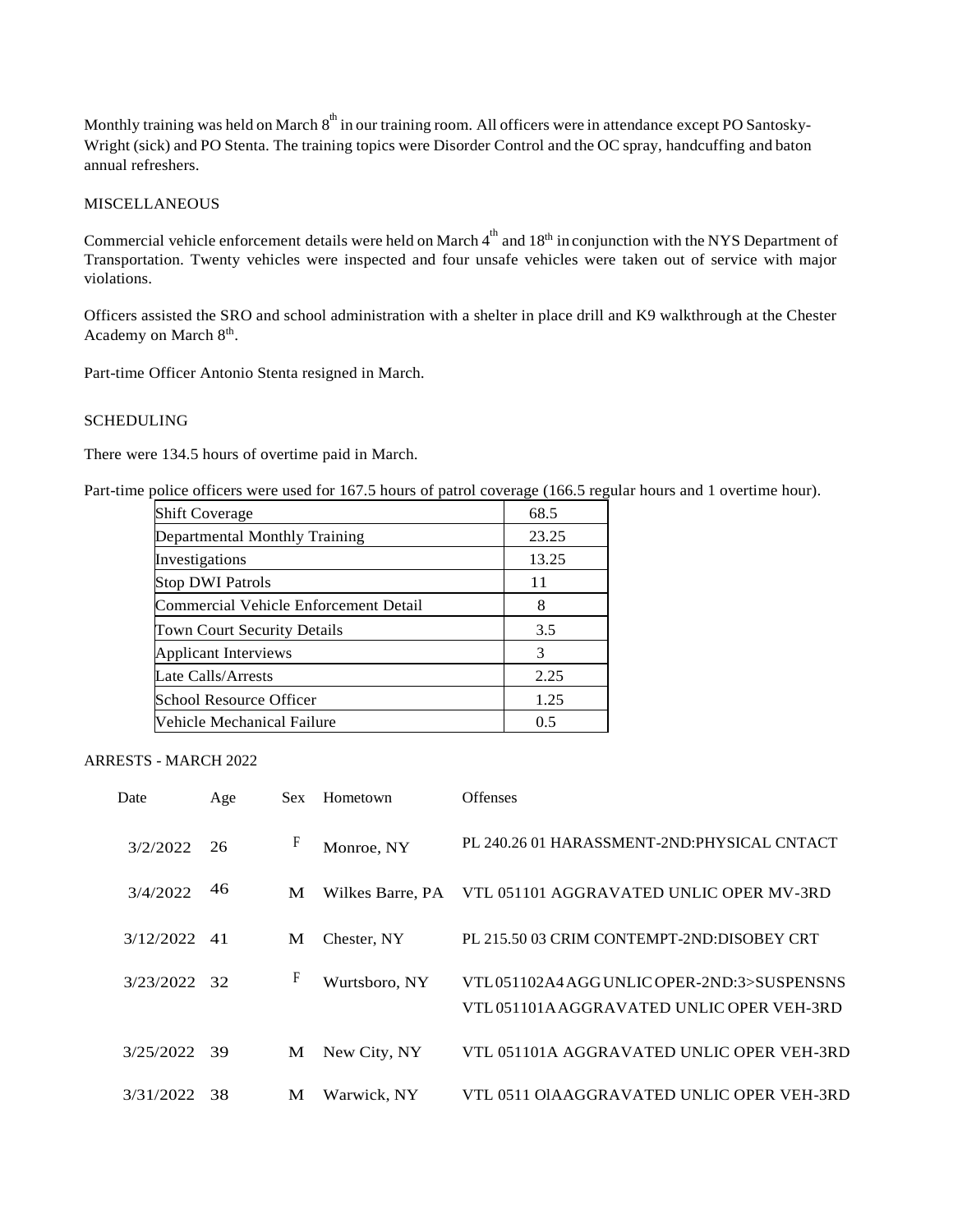| Attachment A CALLS FOR SERVICE - MARCH 2022<br>911HANGUP CALL | 1              | <b>HARASSMENT</b>          | 5              |
|---------------------------------------------------------------|----------------|----------------------------|----------------|
| ALARM-COMMERCIAL                                              | 14             | <b>HAZARDOUS CONDITION</b> | $\overline{2}$ |
| ALARM-RESIDENTIAL                                             | 7              | HOUSE SECURITY CHECK       | 9              |
| <b>AMBULANCE ASSIST</b>                                       | 24             | <b>IDENTITY THEFT</b>      | $\overline{2}$ |
| ANIMAL COMPL(WILDLIFE)                                        | $\overline{4}$ | <b>INFORMATION ONLY</b>    | 9              |
| ANIMAL COMPLAINT(DOG)                                         | 11             | <b>JUVENILE COMPLAINT</b>  | 4              |
| <b>ARREST/TRAFFIC</b>                                         | $\overline{4}$ | LANDLORD/TENANT DISPUTE    | $\mathbf{1}$   |
| <b>ARREST/VIOLATION</b>                                       | $\mathbf{1}$   | <b>LOCKOUT</b>             | $\mathbf{1}$   |
| <b>ASSAULT</b>                                                | 1              | <b>LOST PROPERTY</b>       | $\overline{2}$ |
| ASSIST ANOTHER AGENCY                                         | 18             | MVC/CAR/DEER               | $\overline{2}$ |
| <b>ASSIST FIRE DEPT</b>                                       | $\mathbf{1}$   | <b>MVC/NO REPORT</b>       | $\mathbf{1}$   |
| ASSIST WATER DEPARTMENT                                       | $\mathbf{1}$   | MVC/PERSONAL INJURY        | $\overline{2}$ |
| <b>AUTOMATIC FIRE ALARM</b>                                   | 1              | MVC/PROPERTY DAMAGE        | 6              |
| <b>BACKGROUND INVESTIGATION</b>                               | 7              | <b>NEIGHBOR DISPUTE</b>    | $\mathbf{1}$   |
| <b>CHILD SFTY SEAT FITTING</b>                                | 2              | <b>NOISE COMPLAINT</b>     | 2              |
| <b>CIVIL MATTER</b>                                           | 3              | <b>NOTIFICATION</b>        | $\overline{4}$ |
| <b>COMM VEHICLE ENF DETAIL</b>                                | 3              | <b>OPEN DOOR</b>           | $\mathbf{1}$   |
| <b>CRIMINAL CONTEMPT</b>                                      | $\mathbf{1}$   | PARKING PROBLEM            | $\overline{2}$ |
| DAMAGE TO PROPERTY                                            | 2              | PATROL REQUEST             | $\overline{2}$ |
| DEPARTMENT DETAIL                                             | $\mathbf{1}$   | PROPERTY RETURN            | 3              |
| <b>DISABLED VEHICLE</b>                                       | 13             | PROPERTY SAFEKEEPING       | $\overline{2}$ |
| <b>DISTURBANCE</b>                                            | $\mathbf{1}$   | <b>RECKLESS DRIVER</b>     | $\overline{2}$ |
| DOG BITE                                                      | 1              | <b>SCHOOL SAFETY</b>       | $\mathbf{1}$   |
| DOMESTIC COMPLAINT                                            | 4              | SUSPICIOUS COND/MV/PERSON  | 9              |
| <b>EMOT DISTURBED PERSON</b>                                  | 3              | <b>TRAFFIC COMPLAINT</b>   | 5              |
| <b>EQUIPMENT CHECK</b>                                        | 1              | <b>TREE DOWN</b>           | 1              |
| <b>FIGHT</b>                                                  | $\mathbf{1}$   | <b>UNATTENDED DEATH</b>    | $\mathbf{1}$   |
| <b>FINGERPRINTING</b>                                         | $\mathbf{1}$   | VEHICLE OFF ROADWAY        | 1              |
| <b>FIRE</b>                                                   | 3              | <b>WELFARE CHECK</b>       | $\tau$         |
| <b>FOUND PROPERTY</b>                                         | 2              | <b>WIRES DOWN</b>          | 2              |
|                                                               |                | <b>TOTAL</b>               | 229            |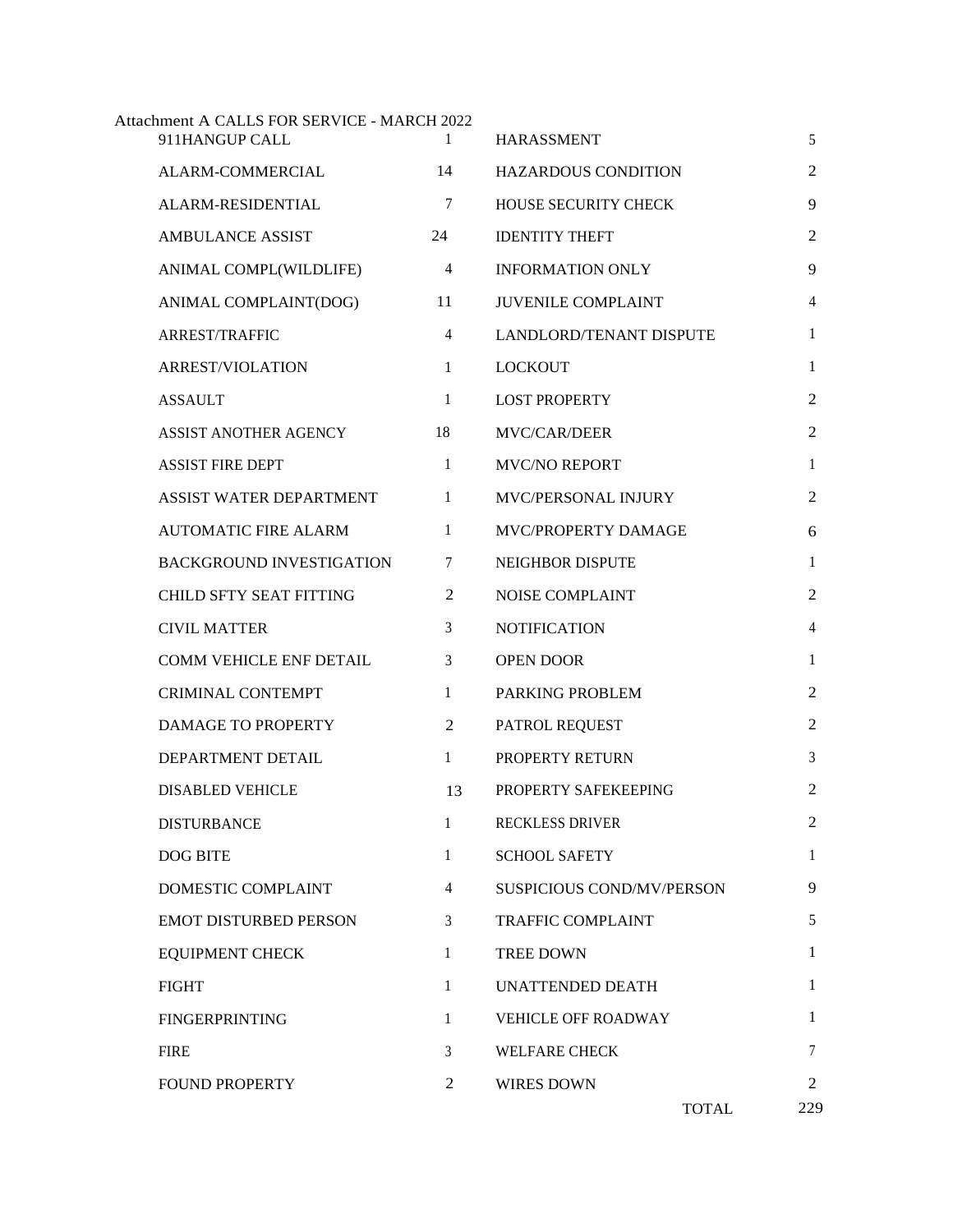#### Animal Control – March 2022

During the month of March 2022, the Town of Chester Police Department responded to 15 animal complaints and investigated 3 motor vehicle crashes involving a deer. A breakdown of the complaints for the month is included below:

9 of the calls for service were for loose, lost or found dogs

3 of the calls for service were for an injured or deceased deer

2 of the calls for service were for barking dogs

1 of the calls for service was for bats in a house

## Warwick Valley Humane Society

The monthly report for March from the Warwick Valley Humane Society follows.

All totals include calls from the Town of Chester, Village of Chester, Village of Sugar Loaf, and Orange County 911 Center for calls located within the geographic area of the Town of Chester.

| Number of calls received:                                               | 5    | 0 Police, 5 other                      |
|-------------------------------------------------------------------------|------|----------------------------------------|
| Number of times ACO dispatched to calls:                                | 0    |                                        |
| Number of dogs impounded by ACO:                                        |      | $3/18$ – stray dog Rt. 17M – unclaimed |
| Number of dogs impounded by Police:                                     | 0    |                                        |
| Number of dogs returned to owner:                                       | 0    |                                        |
| Number of after hour call-outs:                                         | 4    |                                        |
| Amount of impoundment fees collected:                                   | \$0  |                                        |
| Amount of license fees collected:                                       | \$0  |                                        |
| Amount of impoundment fees paid to Town                                 | \$0  |                                        |
| Number of hours of enumeration:                                         | 10.5 |                                        |
| Number of bite reports received:                                        | 0    |                                        |
| Number of bite reports received:                                        | 0    |                                        |
| Number of appearance tickets issued:                                    |      |                                        |
| Number of unlicensed dogs:                                              | 12   |                                        |
| Status of unlicensed dogs: - 12 Notices to Comply prepared for delivery |      |                                        |

Number of Chester cats admitted to shelter: 0

Location of enumeration: Preparation and delivery of 12 Notices to Comply to various addresses; per Town Clerk Enumeration of391l,4210, 4512 Whispering Hills, enumeration of Gilmour Way, Trout Brook and Boville Ct.

SNR certificates sold in March: 4

NOTE: SNR certificates are available by appointment only

Note: Shelter is open by appointment only Monday through Sunday, 12-4pm for pre-approved adoptions, return to owners and SNR certificates, visitors and volunteers!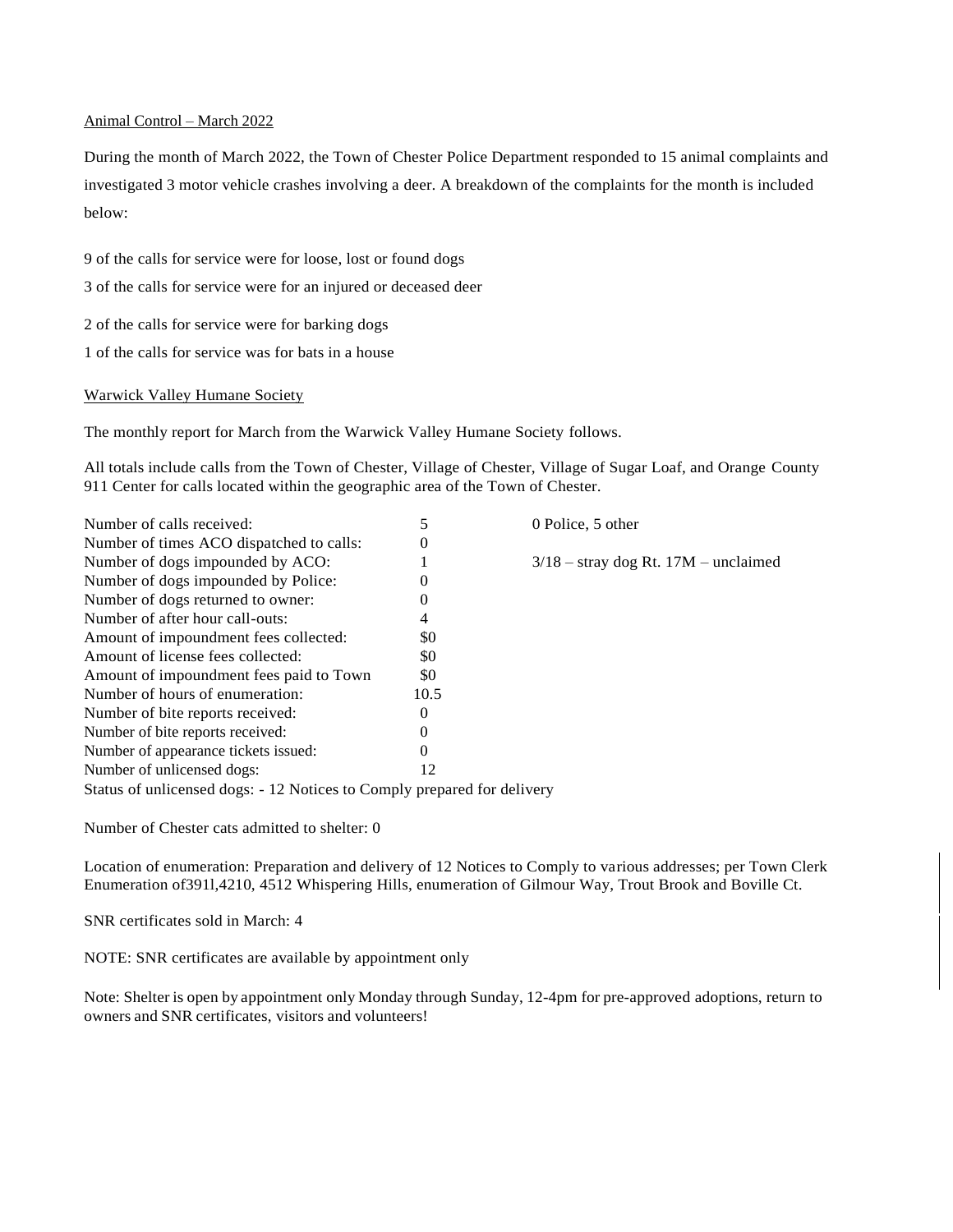## Water Consumption Report

| WATER DISTRICTS' BILLABLE REVENUE & CONSUMPTION REPORT |                    |                                  |                    |                               |                    |
|--------------------------------------------------------|--------------------|----------------------------------|--------------------|-------------------------------|--------------------|
|                                                        |                    | OCTOBER 1, 2021 - MARCH 31, 2022 |                    |                               |                    |
|                                                        |                    |                                  |                    |                               |                    |
|                                                        |                    | WALTON LAKESURREY MEADOWS        | LAKE HILL FARM     | <b>SUGAR LOAF HFIELDCREST</b> |                    |
| 10/01/21-                                              | <b>CONSUMPTION</b> | <b>CONSUMPTION</b>               | <b>CONSUMPTION</b> | <b>CONSUMPTION</b>            | <b>CONSUMPTION</b> |
| 3/31/2022                                              |                    |                                  |                    |                               |                    |
| <b>REVENUE</b>                                         | \$49,256.25        | \$37,706.50                      | \$75,767.75        | \$28,209.50                   | \$7,110.00         |
|                                                        |                    |                                  |                    |                               |                    |
| <b>CONSUMPTION</b>                                     | 5,325,000          | 5,801,000                        | 13,177,000         | 5,129,000                     | 948,000            |

## Building Department – March 2022

Permits Issued - 29 (printout submitted)

CO & COC's Issued- 28 (printout Submitted) Municipal Searches - 14 Deposits- \$14,695.63

Happy Spring and construction is back in full swing already....

Proposed Short-term rental Law is up for public hearing April  $13<sup>th</sup>$ 

Application has been created, Permit was created in the system, just need to create a registration spreadsheet. There are 3 active court cases with a possibility of 5.

To date no responses or interests on the part-time inspector position.

Melissa has officially moved downstairs, once she is organized, the IPS program onto her computer and start training her in the system. Planning also put into the budget for the module for the system.

1203 Report is was done and submitted to the Department of State and accepted.

## Parks & Grounds

Parks & Maintenance

Processing permits for Pavilion rentals as well as field rentals for parks Creating schedules for maintenance Ordering supplies and invoicing for all materials needed in the parks Finalizing details for fireworks show Working closely with Vet Rep who will be holding their first annual Savage Wonder Festival at the SLPAC on May 29, 2022. The expected attendance is larger than any event to date. It will be an all festival with all performances done by accomplished professionals who are also military veterans. Assisting at the SLPAC and senior rec center for all events

Maintenance Weekly setup at Senior Center Weekly garbage removal for all parks Clean up in back of PD Maintenance on JD Tractors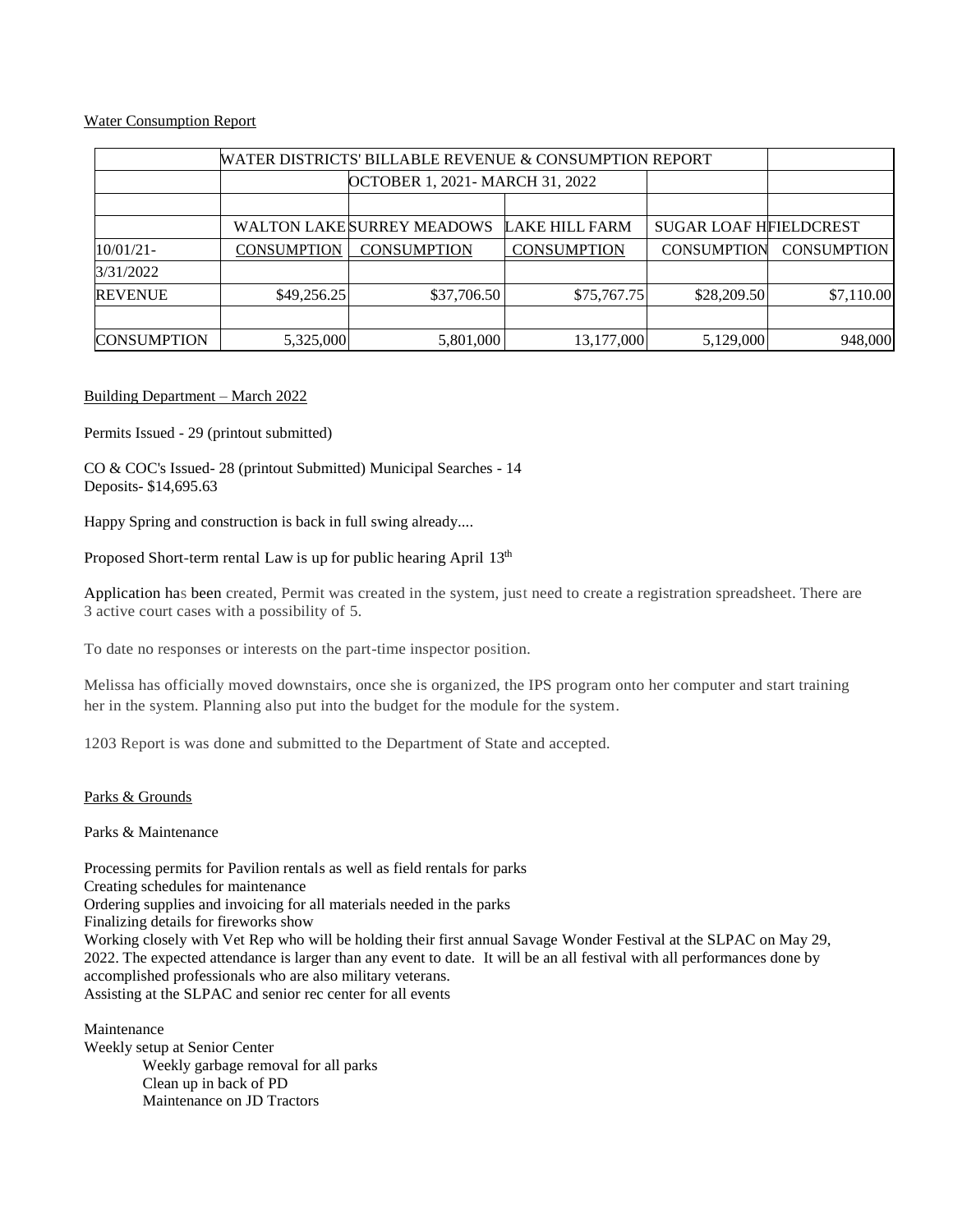Completed various maintenance requests from all departments Cleaned and prepped parks for season and PBA Easter Egg hunt on 4/9/22 Built platform for SLPAC signage Repaired fence at Chester Library

## Sugar Loaf Performing Arts Center

The Rest of April Weekends are completely full with events.

Dueling Rocking Pianos in the Pavilion has become a hit every other Thursday Night.

Senior Casino Night is April 22 in Pavilion.

Mark Farner April 23 & Judy Collins is April 29.

Paul Ellis' Play Festival in pavilion April 29 & 30.

Hosted our first baby shower in pavilion and it was a success and has led to other party inquiries.

Lighting has been changed in the bar area to more efficient lighting.

Getting bids on pickle board courts for Carpenter Community Park.

## Senior Center

Trips:

- 2 casino trips went well
- o Mohegan Sun wasn't as well attended as I hoped, however we listened to the community and tried a

weekend trip

- o Wind Creek was a full bus and we had WINNERS
- Villa Roma Jersey Boys Tribute
- o Great interest we were able to schedule 2 days to accommodate all interested parties. (May 2 and 3, 2022)
- o 55 people going on May 2, 2022
- o 50 people going on May 3, 2022

o More than ¾ of the people going are Chester seniors, we shared with out of town residents after ample time given to residents and were able to accommodate all interested parties. Out of town resident paid additional \$25/bus seat.

 $\bullet$  Niagara Falls 5/31/22-6/4/22

- o FULL going with 45 people
- Kruckers  $7/14/22 -$  sign up will be  $3<sup>rd</sup>$  week of April
- Lancaster PA trip to schedule for October 2022 signups will begin in May of 2022

## Youth events:

- Youth paint event 3/10/22 at Senior Center was attended by 6 youth.
- Youth paint event  $4/12/22$  at Senior Center 11 youth signed up
- Working on a monthly event for children

## Senior Events:

- New program added once-a-month Senior Arts and Crafts
- o First class was Bunny Wreath on Tuesday 4/5/22 1-3pm, we had 20 attend
- o NEXT class is scheduled for May 10, 2022, 1:30-3:30pm Fairy Lantern
- Senior Casino Night 4-9pm at Sugar Loaf Performing Arts Center (table play with "funny money", prizes, food and music)
- o Valet parking will be available
- Planning future Senior activities and events for the year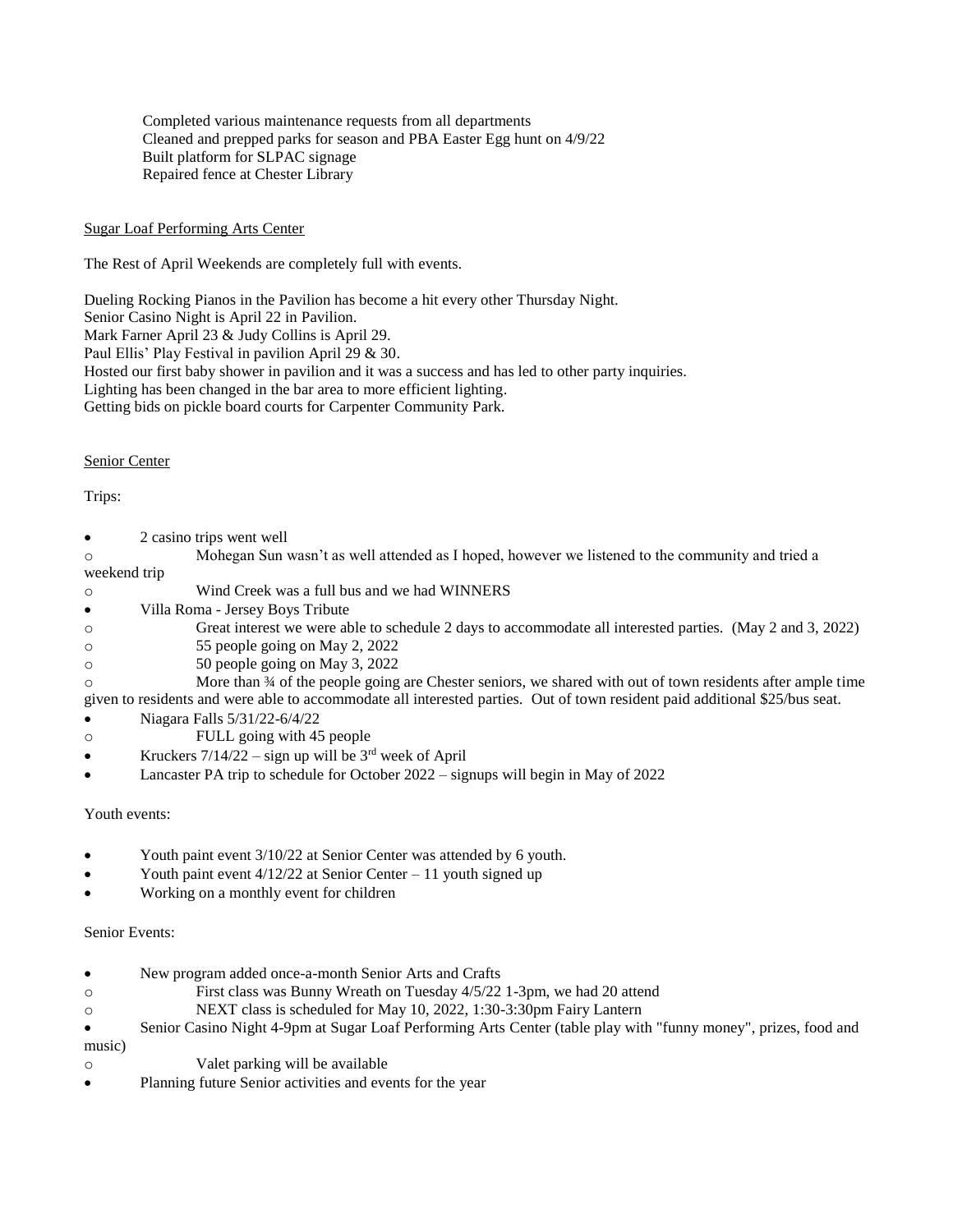## **Recreation**

 Yoga classes now offered on Monday evenings 5:30pm-6:30pm attendance has been great (11 attendees this past Monday 4/11/22)

New fitness program added Monday mornings 9am-10am, first class started Monday, April 11th, 2022

o Everyone excited for this class, residents asked and I was able to accommodate with instructor.

Continuing to work on and organize senior and children events for the year, examining all possibilities. Working events and providing support at SLPAC as needed.

## **OTHER BUSINESS**

Supervisor Valentine read the request from Michele Deshler for her attendance at Senior Council meetings.

**ON A MOTION OFFERED BY** Councilman Courtenay and second by Councilwoman Smith to approve the attendance of Michele Deshler at the Spring Luncheon at Kuhl's Highland House on May 16, 2022 at the cost of \$25.

## **VOTE: AYES (5) VALENTINE, ARDISANA, COURTENAY, HOLDRIDGE, SMITH ADOPTED**

## **CARPENTER FIELD PICKLE BALL COURT**

A discussion ensued concerning the pickle ball court at Carpenter field, but the matter was tabled awaiting pricing information.

#### **BUIILDING INSPECTOR POSITION**

A discussion ensued concerning the lack of response for the posted position and the consideration of hiring a consultant.

## **ANNOUNCEMENTS**

Orange County Household Hazardous Waste & Operation Safe Scripts Pharmaceutical Collection Event

Saturday, May 7 from 9 AM to 3 PM

Thomas Bull Memorial Park – Picnic Area 90 Grove Street, Campbell Hall, NY

Sponsored by Orange County DPW Division of EF&S., O.C. Sheriff's Office, PaintCare, and County Executive Steven M. Neuhaus, Co-Sponsored by NYSDEC

Latex, Acrylic, and Water Based Paint NOW ACCEPTED! What to Bring

- Oil and now Latex/Water Based Paints
- Stains and Varnishes
- Paint Thinners & Strippers
- Wood Preservatives
- Resins, Rosins & Adhesives
- Polishes for Furniture, Floor & Metal
- Cleaners for Rug & Upholstery
- Cleaners for Oven, Toilet Bowl & Drain
- Swimming Pool Chemicals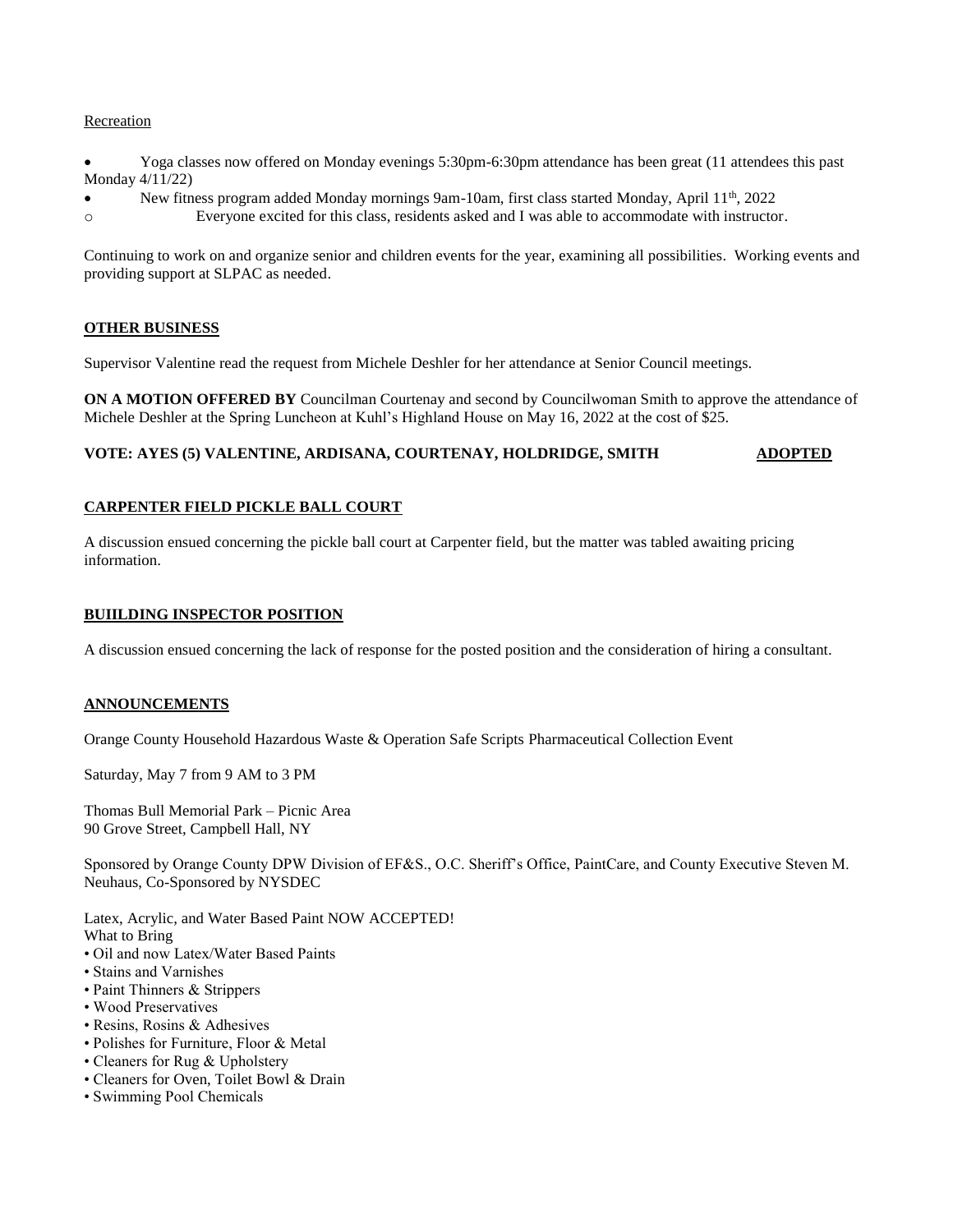- Pesticides, Herbicides, Insecticides (including Lawn Care Products)
- Fluorescent Bulbs
- Spot Removers
- Dry Cleaning Solvents
- Lighter Fluids, Camp size propane tanks
- Septic Tank Degreasers
- Full or Partially Full Aerosol Cans
- Rubber Cement, Airplane Glue
- Photo Chemicals, Chemistry Sets
- Engine Degreasers
- Carburetor Cleaners, Car Waxes
- Kerosene, Gasoline, Gas/Oil Mixes
- Fire Extinguishers
- Mercury Thermostats, Thermometers
- Pharmaceutical Drugs
- Rechargeable (Ni-Cd) Batteries
- Auto and Tractor Batteries
- Transmission Fluids, Brake Fluids
- Motor Oil & Antifreeze

## What NOT to Bring

- Electronics, Computers, VCR's Take to your local Transfer Station
- Home Appliances
- Tires of any kind
- **BBO** Propane Tanks

• Household Batteries Throw in Trash

- Smoke Detectors Contact company on back of unit
- Ammunition
- Fireworks Call the Police Department
- **Explosives**
- Medical Sharps Take back to the hospital
- Radioactive Materials
- Unknown Gases Call (845) 291-2640
- Controlled Substances
- Pathological Material

Supervisor read the notice from the NYS DOT concerning summer 2022 traffic signal transfer switch project at 17M and Kings Highway and 17M at West Ave.

Supervisor Valentine read the notice from the NYS DOT allowing for special dimension vehicles (53' tractor trailers) on portions of Bellvale Road and Lake Station Road, effective April 18, 2022.

## **EXECUTIVE SESSION**

**ON A MOTION OFFERED BY** Councilwoman Smith and second by Councilman Courtenay to enter into an Executive Session at 8:30pm on a matter of personnel.

## **VOTE: AYES (5) VALENTINE, ARDISANA, COURTENAY, HOLDRIDGE, SMITH ADOPTED**

**ON A MOTION OFFERED BY** Councilwoman Smith and second by Councilman Holdridge to adjourn the Executive Session at 8:55pm.

## **VOTE: AYES (5) VALENTINE, ARDISANA, COURTENAY, HOLDRIDGE, SMITH ADOPTED**